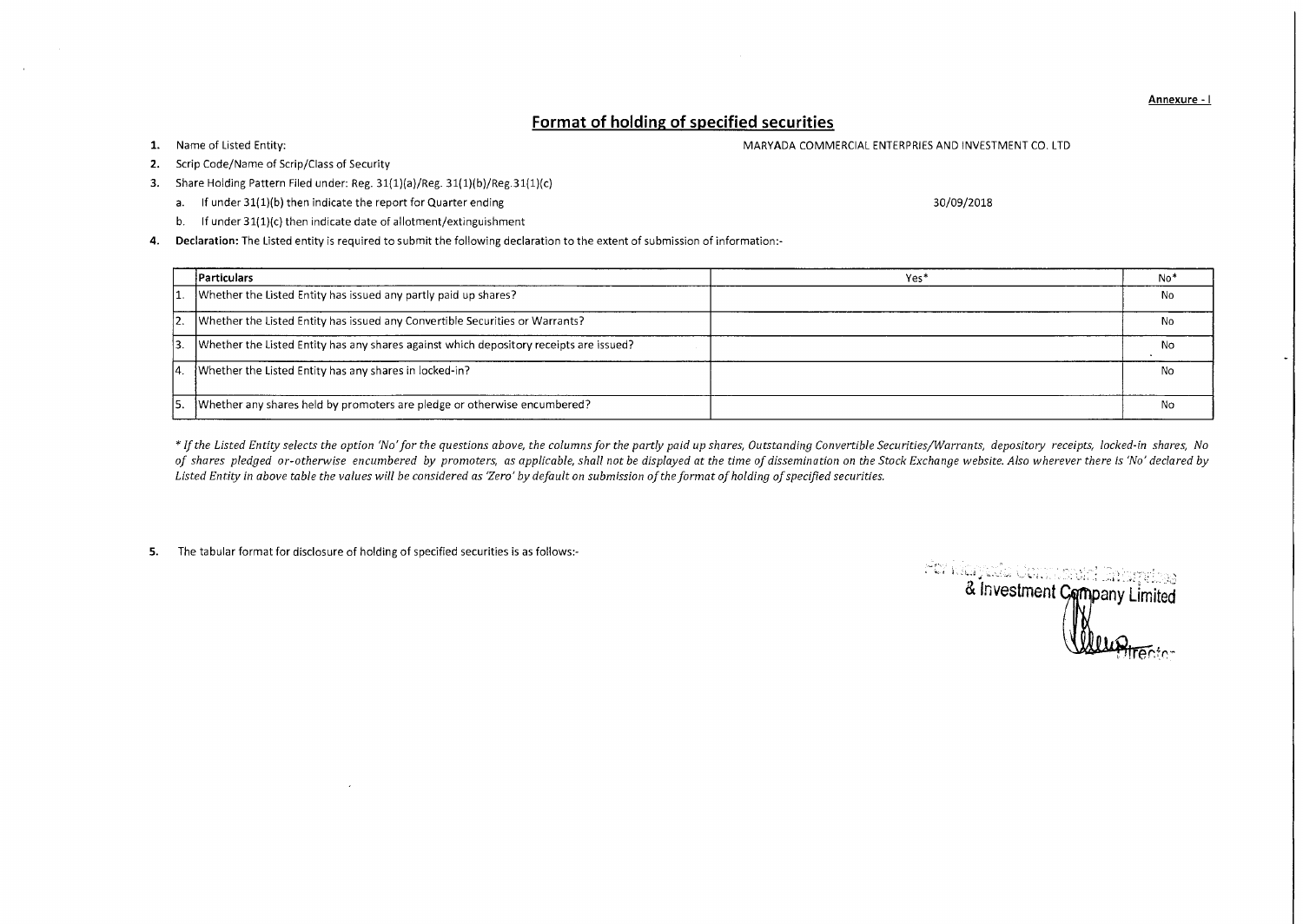| Category | Category of shareholder              | Nos. of<br>shareh<br>olders | No. of fully<br>paid up<br>equity shares<br>held | No. of<br>Partly paid-<br>up equity<br>shares held | underlying<br>Depository<br>Receipts | No. of shares   Total nos. shares held   Shareholding as a | % of total no. of<br>shares (calculated)<br>as per SCRR,<br>1957)<br>As a % of<br>$(A+B+C2)$ | Class:Equity | Number of Voting Rights held in each class of<br>securities<br>No of Voting Rights<br>Classeg:y | Total | Total as a<br>% of (A+B+C) | Underlying<br>Outstanding<br>convertible<br>securities<br>(including<br>Warrants) | No. of Shares   Shareholding, as a %  <br>assuming full<br>conversion of<br>convertible securities<br>(as a percentage of<br>diluted share capital) | No. (a) | Number of Locked in<br>shares<br>As a<br>% of total<br>Shares held<br>(Ы) | No. (a) | Number of Shares pledged<br>or otherwise encumbered<br>As a<br>% of total<br>Shares held (b) | Number of equity<br>shares held in<br>dematerialized form |
|----------|--------------------------------------|-----------------------------|--------------------------------------------------|----------------------------------------------------|--------------------------------------|------------------------------------------------------------|----------------------------------------------------------------------------------------------|--------------|-------------------------------------------------------------------------------------------------|-------|----------------------------|-----------------------------------------------------------------------------------|-----------------------------------------------------------------------------------------------------------------------------------------------------|---------|---------------------------------------------------------------------------|---------|----------------------------------------------------------------------------------------------|-----------------------------------------------------------|
| (1)      | (11)                                 | (III)                       | (IV)                                             | (V)                                                | (VI)                                 | (VII)=(IV)+(V)+                                            | (VIII)                                                                                       |              | (IX)                                                                                            |       |                            | (X)                                                                               | As a % of (A+B+C2)<br>$(X!) = (V1!) + (X)$                                                                                                          |         | (X11)                                                                     |         | (XIII)                                                                                       | (X V)                                                     |
|          |                                      |                             |                                                  |                                                    |                                      | (V1)                                                       |                                                                                              |              |                                                                                                 |       |                            |                                                                                   |                                                                                                                                                     |         |                                                                           |         |                                                                                              |                                                           |
| (A)      | <b>Promoter &amp; Promoter Group</b> |                             | 60000                                            |                                                    |                                      | 60000                                                      | 4.82                                                                                         |              |                                                                                                 |       |                            |                                                                                   | 4.82                                                                                                                                                |         |                                                                           |         |                                                                                              | 60000                                                     |
| (B)      | Public                               | 636                         | 1185000                                          |                                                    |                                      | 1185000                                                    | 95.18                                                                                        |              |                                                                                                 |       |                            |                                                                                   | 95.18                                                                                                                                               |         |                                                                           |         |                                                                                              |                                                           |
| (C)      | Non Promoter-Non Public              |                             |                                                  |                                                    |                                      |                                                            |                                                                                              |              |                                                                                                 |       |                            |                                                                                   |                                                                                                                                                     |         |                                                                           |         |                                                                                              |                                                           |
| (C1)     | Shares underlying DRs                |                             |                                                  |                                                    |                                      |                                                            |                                                                                              |              |                                                                                                 |       |                            |                                                                                   |                                                                                                                                                     |         |                                                                           |         |                                                                                              |                                                           |
| (C2)     | Shares held by Employee Trusts       |                             |                                                  |                                                    |                                      |                                                            |                                                                                              |              |                                                                                                 |       |                            |                                                                                   |                                                                                                                                                     |         |                                                                           |         |                                                                                              |                                                           |
|          | Total                                | 637                         | 1245000                                          |                                                    |                                      | 1245000                                                    | 100                                                                                          |              |                                                                                                 |       |                            |                                                                                   | 100                                                                                                                                                 |         |                                                                           |         |                                                                                              | 60000                                                     |

## Table I - Summary Statement holding of specified securities

 $\sim$ 

& Investment Company Limited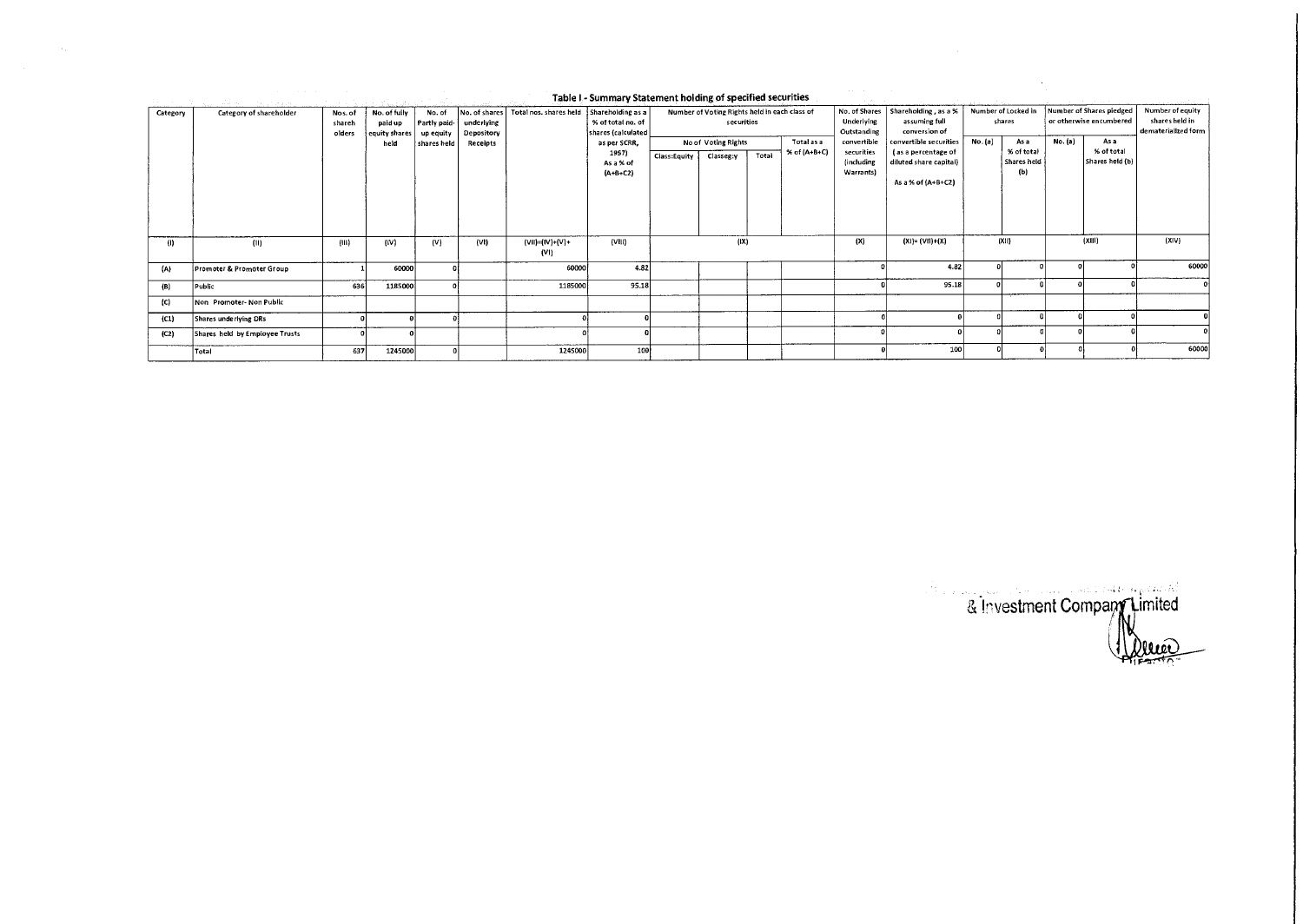|       | Category & Name of the Shareholders                                        | PAN        |       | paid up<br>equity<br>shares held | No. of fully Partly paid-up<br>equity shares<br>held | underlying<br>Depository<br>Receipts | Nos. of shares Total nos. shares held | Shareholding %<br>calculated as per<br><b>SCRR, 1957</b><br>As a % of<br>$(A+B+C2)$ |          |         |                              | Number of Voting Rights held in each class of<br>securities | No. of Shares<br>Underlying<br>Outstanding<br>convertible<br>securities<br><i><b>(including)</b></i> | Shareholding, as a %<br>assuming full<br>conversion of<br>convertible securities<br>(as a percentage of<br>diluted share capital); | Number of Locked in |                                   | <b>Number of Shares</b><br>shares pledged or otherwise<br>encumbered |                                           | Number of<br>equity shares<br>held in<br>dematerializ ed<br>form |
|-------|----------------------------------------------------------------------------|------------|-------|----------------------------------|------------------------------------------------------|--------------------------------------|---------------------------------------|-------------------------------------------------------------------------------------|----------|---------|------------------------------|-------------------------------------------------------------|------------------------------------------------------------------------------------------------------|------------------------------------------------------------------------------------------------------------------------------------|---------------------|-----------------------------------|----------------------------------------------------------------------|-------------------------------------------|------------------------------------------------------------------|
|       |                                                                            |            |       |                                  |                                                      |                                      |                                       |                                                                                     | Class X. | Class V | No of Voting Rights<br>Total | Total as a<br>% of Total<br>Voting<br>rights                | Warrants)                                                                                            | as a<br>% of A+B+C2                                                                                                                | No. (a)             | As a<br>% of total<br>Shares held | No. (a)                                                              | As a<br>% of total<br>share s<br>held (b) |                                                                  |
|       | (1)                                                                        | (ii)       | (III) | (IV)                             | (v)                                                  | (VI)                                 | $(VII) = (IV) + (V) + (VI)$           | $\{VIII\}$                                                                          | (IX)     |         |                              | (X)                                                         | (xu)<br>$[X1] = (V11)+(X)$                                                                           |                                                                                                                                    |                     | (XIII)                            |                                                                      | (XIV)                                     |                                                                  |
|       | Indian                                                                     |            |       |                                  |                                                      |                                      |                                       |                                                                                     |          |         |                              |                                                             |                                                                                                      |                                                                                                                                    |                     |                                   |                                                                      |                                           |                                                                  |
| l(a)  | Individual/Hindu Undivided Family                                          |            |       | 60000                            | .nl                                                  |                                      | 60000                                 | 4.82                                                                                |          |         |                              |                                                             |                                                                                                      | 4.82                                                                                                                               |                     | 0.00                              |                                                                      | 0.00                                      | 60000                                                            |
|       | PAWAN KUMAR AGGARWAL                                                       | AAEPA6276C |       | 60000                            | n                                                    |                                      | 60000                                 | 4.82                                                                                |          |         |                              |                                                             |                                                                                                      | 4.82                                                                                                                               |                     | 0.00                              |                                                                      | 0.00                                      | 60000                                                            |
| ${b}$ | Central Government/State Government(s)                                     |            |       |                                  |                                                      |                                      |                                       |                                                                                     |          |         |                              |                                                             |                                                                                                      | D.DD                                                                                                                               |                     | 0.00                              |                                                                      | D.00                                      |                                                                  |
| te)   | <b>Financial Institutions/Banks</b>                                        |            |       |                                  |                                                      |                                      |                                       |                                                                                     |          |         |                              |                                                             |                                                                                                      | 0.00                                                                                                                               |                     | D.00                              |                                                                      | 0.00                                      | $\Omega$                                                         |
| (d)   | Any Other (Specity)                                                        |            |       |                                  |                                                      |                                      |                                       |                                                                                     |          |         |                              |                                                             |                                                                                                      | 0.00                                                                                                                               |                     | p.op                              |                                                                      | 0.00                                      |                                                                  |
|       | Sub Total (A)(1)                                                           |            |       | 60000                            |                                                      |                                      | 60000                                 | 4.82                                                                                |          |         |                              |                                                             |                                                                                                      | 4.82                                                                                                                               |                     | 0.00                              |                                                                      | 0.00                                      | 60000                                                            |
|       | Foreign                                                                    |            |       |                                  |                                                      |                                      |                                       |                                                                                     |          |         |                              |                                                             |                                                                                                      |                                                                                                                                    |                     |                                   |                                                                      |                                           |                                                                  |
| lta). | Individual/Non Resident Individual/Foreing Individual                      |            |       | nl                               |                                                      |                                      |                                       | n                                                                                   |          |         |                              |                                                             |                                                                                                      | 0.00                                                                                                                               |                     | 0.00                              |                                                                      | 0.00                                      |                                                                  |
| P(P)  | Government                                                                 |            |       |                                  |                                                      |                                      |                                       |                                                                                     |          |         |                              |                                                             |                                                                                                      | 0.00                                                                                                                               |                     | 0.00                              |                                                                      | 0.00                                      |                                                                  |
| (c)   | Institutions                                                               |            |       | ω                                | D                                                    |                                      | n                                     | $\sqrt{2}$                                                                          |          |         |                              |                                                             |                                                                                                      | 0.00                                                                                                                               |                     | 0.00                              |                                                                      | 0.00                                      |                                                                  |
| (d)   | Foreign Portfolio Investor                                                 |            |       |                                  |                                                      |                                      |                                       |                                                                                     |          |         |                              |                                                             |                                                                                                      | 0.00                                                                                                                               |                     | 0.00                              |                                                                      | 0.00                                      |                                                                  |
| (e)   | Any Other (Specity)                                                        |            |       |                                  |                                                      |                                      |                                       |                                                                                     |          |         |                              |                                                             |                                                                                                      | 0.00                                                                                                                               |                     | 0.00                              |                                                                      | 0.00                                      |                                                                  |
|       | Sub Total (A)(2)                                                           |            |       |                                  |                                                      |                                      |                                       |                                                                                     |          |         |                              |                                                             |                                                                                                      | 0.00                                                                                                                               |                     | 9.60                              |                                                                      | 0.00                                      |                                                                  |
|       | Total Shareholding of Promoter and Promoter Group<br>$ A  = (A)(1)+(A)(2)$ |            |       | 60000                            |                                                      |                                      | 60000                                 | 4.82                                                                                |          |         |                              |                                                             |                                                                                                      | 4.82                                                                                                                               |                     | 0.00                              |                                                                      | 0.00                                      | 60000                                                            |

Table II - Statement showing shareholding pattern of the Promoter and Promoter Group

 $\lambda$ 

**investment Company Limited**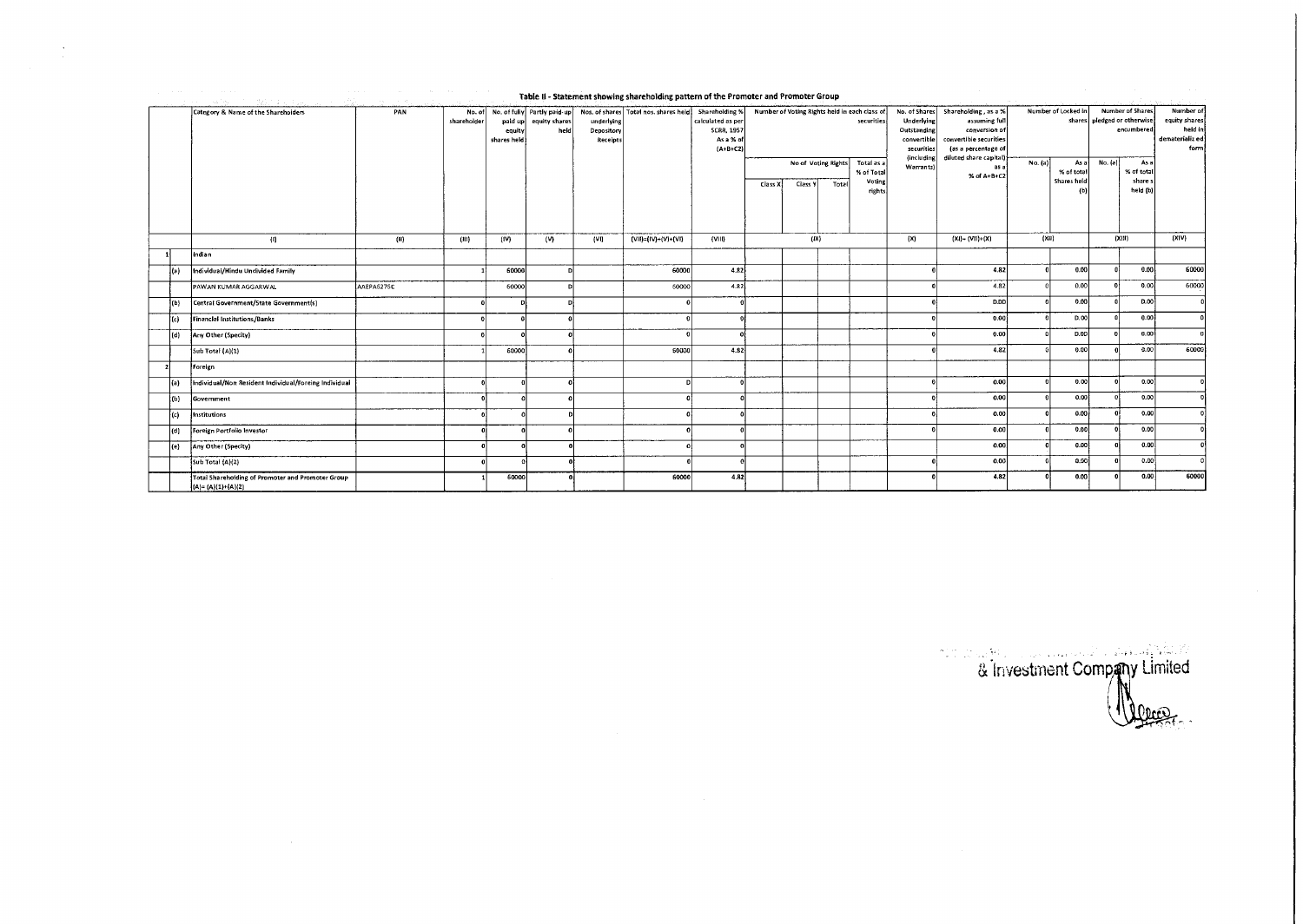|                |                                                                                 |            |                         |                                            |                                          | Table III - Statement showing shareholding pattern of the Public shareholder |                            |                                                  |         |                     |               |                                                          |                                                           |                                                                                                |                               |                                           |                                                     |                                                               |                                                         |
|----------------|---------------------------------------------------------------------------------|------------|-------------------------|--------------------------------------------|------------------------------------------|------------------------------------------------------------------------------|----------------------------|--------------------------------------------------|---------|---------------------|---------------|----------------------------------------------------------|-----------------------------------------------------------|------------------------------------------------------------------------------------------------|-------------------------------|-------------------------------------------|-----------------------------------------------------|---------------------------------------------------------------|---------------------------------------------------------|
|                | Category & Name of the<br>Shareholders                                          | PAN        | Nos. of shareh<br>older | No. of fully paid up<br>equity shares held | Partly paid-<br>up equity<br>shares held | Nos. of<br>shares<br>underlying<br>Depository                                | Total nos.<br>shares held  | Sharehol<br>ding %<br>calculate d<br>as per SCRR |         | No of Voting Rights | of securities | Number of Voting Rights held in each class<br>Total as a | No. of Shares<br>Underlying<br>Outstanding<br>convertible | Total<br>shareholding,<br>as a %<br>assuming full                                              | Number of Locked in<br>shares |                                           | Number of Shares pledged or<br>otherwise encumbered |                                                               | Number of<br>equity shares<br>held in<br>ematerializ ed |
|                |                                                                                 |            |                         |                                            |                                          | Receipts                                                                     |                            | 1957<br>As a % of<br>${A+B+C2}$                  | Class X | Class Y             | Total         | % of Total<br>Voting<br>rights                           | securities<br>(including<br>Warrants)                     | conversion of<br>convertible<br>securities (as a<br>percentage of<br>diluted share<br>capital) | No. (a)                       | As a<br>% of total<br>Shar es<br>held (b) | No.<br>(Not<br>applicable)<br>(a)                   | As a<br>% of total<br>shares held<br>(Not applic<br>abie) (b) | form                                                    |
|                | $\left(\mathbf{I}\right)$                                                       | (II)       | (III)                   | (IV)                                       | (V)                                      | (VI)                                                                         | (VII)=(IV)+(<br>$V$ )+(VI) | (V(1)                                            |         |                     | (IX)          |                                                          | (X)                                                       | $(X) = (VII)+(X)$                                                                              |                               | (Xii)                                     |                                                     | (X 1 )                                                        | (XIV)                                                   |
|                | Institutions                                                                    |            |                         |                                            |                                          |                                                                              |                            |                                                  |         |                     |               |                                                          |                                                           |                                                                                                |                               |                                           |                                                     |                                                               |                                                         |
|                | (a) Mutual Fund                                                                 |            | $\Omega$                |                                            | -ol                                      |                                                                              | $\mathbf{a}$               | $\Omega$                                         |         |                     |               |                                                          | $\mathbf{C}$                                              | 0                                                                                              | $\mathbf{0}$                  | 0.00                                      | $\Omega$                                            | 0.00                                                          |                                                         |
|                | (b) Venture Capital Funds                                                       |            | ٥l                      |                                            | $\Omega$                                 |                                                                              | $\Omega$                   | -ol                                              |         |                     |               |                                                          | $\Omega$                                                  | $\Omega$                                                                                       | - ol                          | 0.00                                      | - ol                                                | 0.00                                                          | $\pmb{\mathsf{o}}$                                      |
|                | (c) Alternate Investment Funds                                                  |            | -ol                     |                                            | $\mathbf{a}$                             |                                                                              | $\overline{0}$             | $\overline{\mathfrak{o}}$                        |         |                     |               |                                                          | $\Omega$                                                  | $\mathbf{0}$                                                                                   | $\mathbf{0}$                  | 0.00                                      | $\mathbf{o}$                                        | 0.00                                                          | $\mathbf{0}$                                            |
|                | (d) Foreign Venture Capital Investor                                            |            | $\Omega$                |                                            |                                          |                                                                              |                            | $\Omega$                                         |         |                     |               |                                                          |                                                           | $\theta$                                                                                       | $\Omega$                      | 0.00                                      | $\theta$                                            | 0.00                                                          | $\mathbf{o}$                                            |
|                | (e) Foreign Portfolio investors                                                 |            | -ol                     | ٥I                                         | $\Omega$                                 |                                                                              | $\theta$                   | O.                                               |         |                     |               |                                                          | $\mathbf{a}$                                              | $\mathbf{0}$                                                                                   | ol                            | 0.00                                      | - ol                                                | 0.00                                                          | 0                                                       |
|                | (f) Financial Institutions/Banks                                                |            | $\mathfrak{o}$          | ۵l                                         | $\mathbf{a}$                             |                                                                              |                            |                                                  |         |                     |               |                                                          | $\Omega$                                                  | $\mathbf{0}$                                                                                   | $\mathbf{0}$                  | 0.00                                      | 0                                                   | 0.00                                                          | -ol                                                     |
|                | (g) Insurance Companies                                                         |            | -o l                    | ٥l                                         | ol                                       |                                                                              | $\mathbf{0}$               | $\mathbf{0}$                                     |         |                     |               |                                                          | 0.                                                        | $\Omega$                                                                                       | -o l                          | 0.00                                      | $\Omega$                                            | 0.00                                                          | οl                                                      |
|                | (h) Providend Fund/Pensions Funds                                               |            | $\Omega$                |                                            |                                          |                                                                              |                            | $\Omega$                                         |         |                     |               |                                                          |                                                           | $\mathbf{o}$                                                                                   | n                             | 0.00                                      | $\theta$                                            | 0.00                                                          |                                                         |
|                |                                                                                 |            | 0                       | o.                                         | $\Omega$                                 |                                                                              |                            |                                                  |         |                     |               |                                                          |                                                           |                                                                                                |                               |                                           |                                                     |                                                               | 0                                                       |
|                | (i) Any Other Specify                                                           |            |                         |                                            |                                          |                                                                              | $\mathbf{r}$               | $\mathbf{0}$                                     |         |                     |               |                                                          | οl                                                        | $\bf{0}$                                                                                       | $\Omega$                      | 0,00                                      | $\Omega$                                            | 0.00                                                          | 0                                                       |
|                | Sub Total (B)(1)                                                                |            | 0                       | n.                                         | -n l                                     |                                                                              | $\mathbf{a}$               | $\mathbf{o}$                                     |         |                     |               |                                                          | ol                                                        | $\mathbf{o}$                                                                                   | $\mathbf{a}$                  | 0.00                                      | $\Omega$                                            | 0.00                                                          | 0                                                       |
| $\overline{2}$ | Central Government/State<br>Government/President of India                       |            | $\Omega$                |                                            |                                          |                                                                              |                            |                                                  |         |                     |               |                                                          |                                                           |                                                                                                |                               | 0.00                                      |                                                     | 0.00                                                          | ol                                                      |
|                | Sub Total (B)(2)                                                                |            | $\mathfrak{g}$          | o.                                         | $\Omega$                                 |                                                                              | $\theta$                   | ol                                               |         |                     |               |                                                          | ٥ľ                                                        | ٥l                                                                                             | -ol                           | 0.00                                      | -ol                                                 | 0.00                                                          | $\Omega$                                                |
| ્ર             | Non-Institutions                                                                |            |                         |                                            |                                          |                                                                              |                            |                                                  |         |                     |               |                                                          |                                                           |                                                                                                |                               |                                           |                                                     |                                                               |                                                         |
|                | (a) 1. Individual Shareholders<br>holding Nominal Share Capital<br>Up to 2 Lacs |            | 621                     | 1058200                                    |                                          |                                                                              | 1058200                    | 85                                               |         |                     |               |                                                          | $\mathbf{a}$                                              | $\overline{\mathbf{s}}$                                                                        |                               | 0.00                                      | $\Omega$                                            | 0.00                                                          | Ωİ                                                      |
|                | 2. Individual Shareholders<br>holding Nominal Share Capital<br>Above 2 Lacs     |            | $\mathbf{a}$            | n                                          |                                          |                                                                              |                            | $\theta$                                         |         |                     |               |                                                          | $\mathbf{a}$                                              | $\Omega$                                                                                       | $\Omega$                      | 0.00                                      | $\Omega$                                            | 0.00                                                          | $\sqrt{2}$                                              |
|                | (b) NBFCs Registered with RBI                                                   |            | $\mathbf{0}$            | n.                                         | $\mathbf{a}$                             |                                                                              | $\mathbf{a}$               | 0                                                |         |                     |               |                                                          | $\mathbf{0}$                                              |                                                                                                | $\mathbf 0$                   | 0.00                                      | ol                                                  | 0.00                                                          | $\mathbf{a}$                                            |
|                | (c) Employee Trusts                                                             |            | $\mathfrak{o}$          | n.                                         | $\mathbf{r}$                             |                                                                              | O.                         | 0                                                |         |                     |               |                                                          | $\mathbf 0$                                               | $\Omega$                                                                                       | $\mathbf{0}$                  | 0.00                                      | $\Omega$                                            | 0.00                                                          | $\mathbf{0}$                                            |
|                | (d) Overseas Depositories (Holding<br>DRs) (Balancing Figure)                   |            | $\Omega$                |                                            |                                          |                                                                              |                            | $\Omega$                                         |         |                     |               |                                                          |                                                           |                                                                                                |                               | 0.00                                      | <b>D</b>                                            | 0.00                                                          |                                                         |
|                | (e) Any other (Specity)                                                         |            |                         |                                            |                                          |                                                                              |                            |                                                  |         |                     |               |                                                          |                                                           |                                                                                                |                               |                                           |                                                     |                                                               |                                                         |
|                | (e1) 8odies Corporate                                                           |            | 12 <sup>1</sup>         | 125000                                     | $\mathbf{a}$                             |                                                                              | 125000                     | 10.04                                            |         |                     |               |                                                          | $\Omega$                                                  | 10.04                                                                                          |                               | 0.00                                      | $\Omega$                                            | 0.00                                                          |                                                         |
|                | ASHWATHMA CONSTRUCTION<br>PVT LTD                                               | A75        |                         | 51000                                      |                                          |                                                                              | 51000                      | 4.1                                              |         |                     |               |                                                          |                                                           | 4.1                                                                                            |                               | 0.00                                      | $\Omega$                                            | 0.00                                                          |                                                         |
|                | KEI CABLES PRIVATE LIMITED                                                      | AAACK5445L |                         | 3630D                                      |                                          |                                                                              | 3630D                      | 2.92                                             |         |                     |               |                                                          | $\Omega$                                                  | 2.92                                                                                           |                               | 0.00                                      | $\Omega$                                            | 0.00                                                          |                                                         |
|                | KEI INTERNATIONAL LTD                                                           | AAACK1211E |                         | 34900                                      | $\Omega$                                 |                                                                              | 34900                      | 2.8                                              |         |                     |               |                                                          | $\Omega$                                                  | 2.8                                                                                            | $\circ$                       | 0.00                                      | 0                                                   | 0.00                                                          |                                                         |
|                | (e2) Non Resident Indians                                                       |            | $\Omega$                |                                            | $\overline{0}$                           |                                                                              | $\mathbf{a}$               | $\mathbf 0$                                      |         |                     |               |                                                          | o                                                         | -ol                                                                                            | -ol                           | 0.00                                      | $\overline{0}$                                      | 0.00                                                          | $\Omega$                                                |
|                | (e3) Resident Indian Huf                                                        |            | 31                      | 1800                                       | -ol                                      |                                                                              | 1800                       | 0.14                                             |         |                     |               |                                                          | $\Omega$                                                  | 0.14                                                                                           | -ol                           | 0.00                                      | $\overline{0}$                                      | 0.00                                                          | $\mathbf 0$                                             |
|                | (e4) Trusts                                                                     |            | ٥l                      |                                            | $\Omega$                                 |                                                                              | -ol                        | $\Omega$                                         |         |                     |               |                                                          | $\mathbf 0$                                               | $\Omega$                                                                                       | $\mathbf{o}$                  |                                           |                                                     |                                                               |                                                         |
|                | (eS) Clearing Members/House                                                     |            | -ol                     | n                                          | $\mathbf{0}$                             |                                                                              | ol                         |                                                  |         |                     |               |                                                          |                                                           | $\Omega$                                                                                       |                               | 0.00                                      | - O                                                 | 0.00                                                          | $\overline{0}$                                          |
|                |                                                                                 |            |                         |                                            |                                          |                                                                              |                            | 0                                                |         |                     |               |                                                          | $\mathbf{0}$                                              |                                                                                                | $\mathbf{o}$                  | 0.00                                      | $\mathbf{0}$                                        | 0.00                                                          | $\mathbf{a}$                                            |
|                | (e6) Others                                                                     |            | -ol                     |                                            | $\mathbf{a}$                             |                                                                              |                            | $\theta$                                         |         |                     |               |                                                          | $\mathbf{0}$                                              | $\Omega$                                                                                       | $\mathbf 0$                   | 0.00                                      | -ol                                                 | 0.00                                                          | $\overline{0}$                                          |
|                | Sub Total (B)(3)                                                                |            | 636                     | 1185000                                    | ۵l                                       |                                                                              | 1185000                    | 95.18                                            |         |                     |               |                                                          | $\mathbf{o}$                                              | 95.18                                                                                          | $\Omega$                      | 0.00                                      | $\mathfrak{o}$                                      | 0.00                                                          | $\mathbf{o}$                                            |
|                | Total Public Shareholding (B)=<br>$(B)(1)+(B)(2)+B(3)$                          |            | 636                     | 1185000                                    | $\Omega$                                 |                                                                              | 1185000                    | 95.18                                            |         |                     |               |                                                          |                                                           | 95.18                                                                                          |                               | 0.00                                      | $\Omega$                                            | 0.00                                                          | nl                                                      |

 $\mathcal{A}$ 

 $\mathcal{L}^{\text{max}}_{\text{max}}$ 

& Investment Company Limited